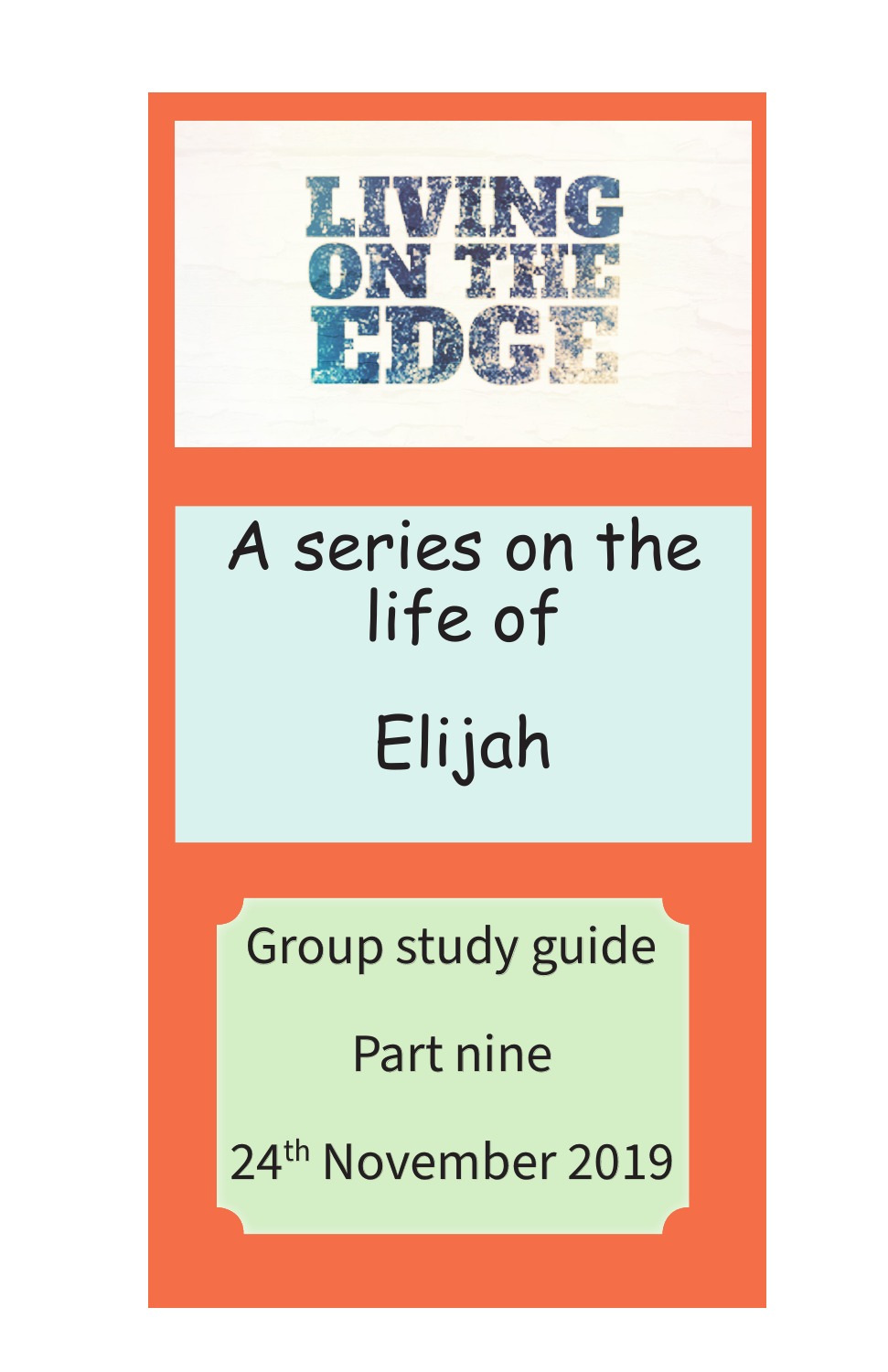

How many of us dream about going out with a "Blaze of glory?" But when the smoke clears, what is left? How quickly will our "Blaze of glory last?" If you are interested in going out with a "blaze of glory" there is a way you can do it which will last for ever.

In this last installment of our series "Living on the edge" we come to the end of Elijah's ministry, as he has completed the job God had for him to do. Whilst Elijah himself certainly goes off in memorable fashion, the question is what does he leave behind? All his years of tough ministry are to what end?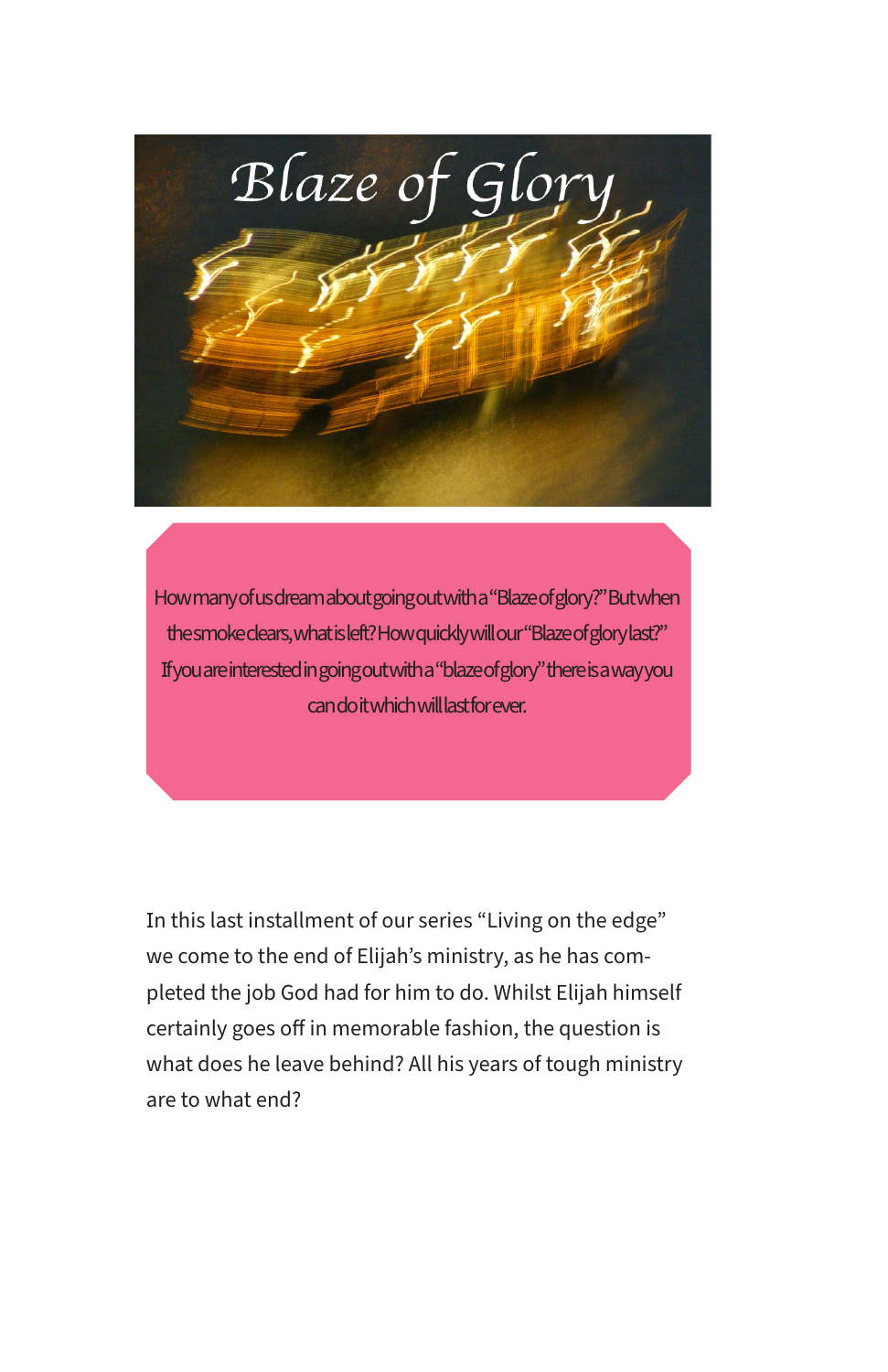*Now when the Lord was about to take Elijah up to heaven by a whirlwind, Elijah and Elisha were on their way from Gilgal. 2 And Elijah said to Elisha, "Please stay here, for the Lord has sent me as far as Bethel." But Elisha said, "As the Lord lives, and as you yourself live, I will not leave you." So they went down to Bethel. 3 And the sons of the prophets who were in Bethel came out to Elisha and said to him, "Do you know that today the Lord will take away your master from over you?" And he said, "Yes, I know it; keep quiet."* 

*4 Elijah said to him, "Elisha, please stay here, for the Lord has sent me to Jericho." But he said, "As the Lord lives, and as you yourself live, I will not leave you." So they came to Jericho. 5 The sons of the prophets who were at Jericho drew near to Elisha and said to him, "Do you know that today the Lord will take away your master from* 

*over you?" And he answered, "Yes, I know it; keep quiet." 6 Then Elijah said to him, "Please stay here, for the Lord has sent me to the Jordan." But he said, "As the Lord lives, and as you yourself live, I will not leave you." So the two of them went on. 7 Fifty men of the sons of the prophets also went and stood at some distance from them, as they both were standing by the Jordan. 8 Then Elijah took his cloak and rolled it up and struck the water, and the water was parted to the one side and to the other, till the two of them could go over on dry ground.* 

*9 When they had crossed, Elijah said to Elisha, "Ask what I shall do for you, before I am taken from you." And Elisha said, "Please let there be a double portion of your spirit on me." 10 And he said,* 

*"You have asked a hard thing; yet, if you see me as I am being taken from you, it shall be so for you, but if you do not see me, it shall not be so." 11 And as they still went on and talked, behold, chariots of fire and horses of fire separated the two of them. And*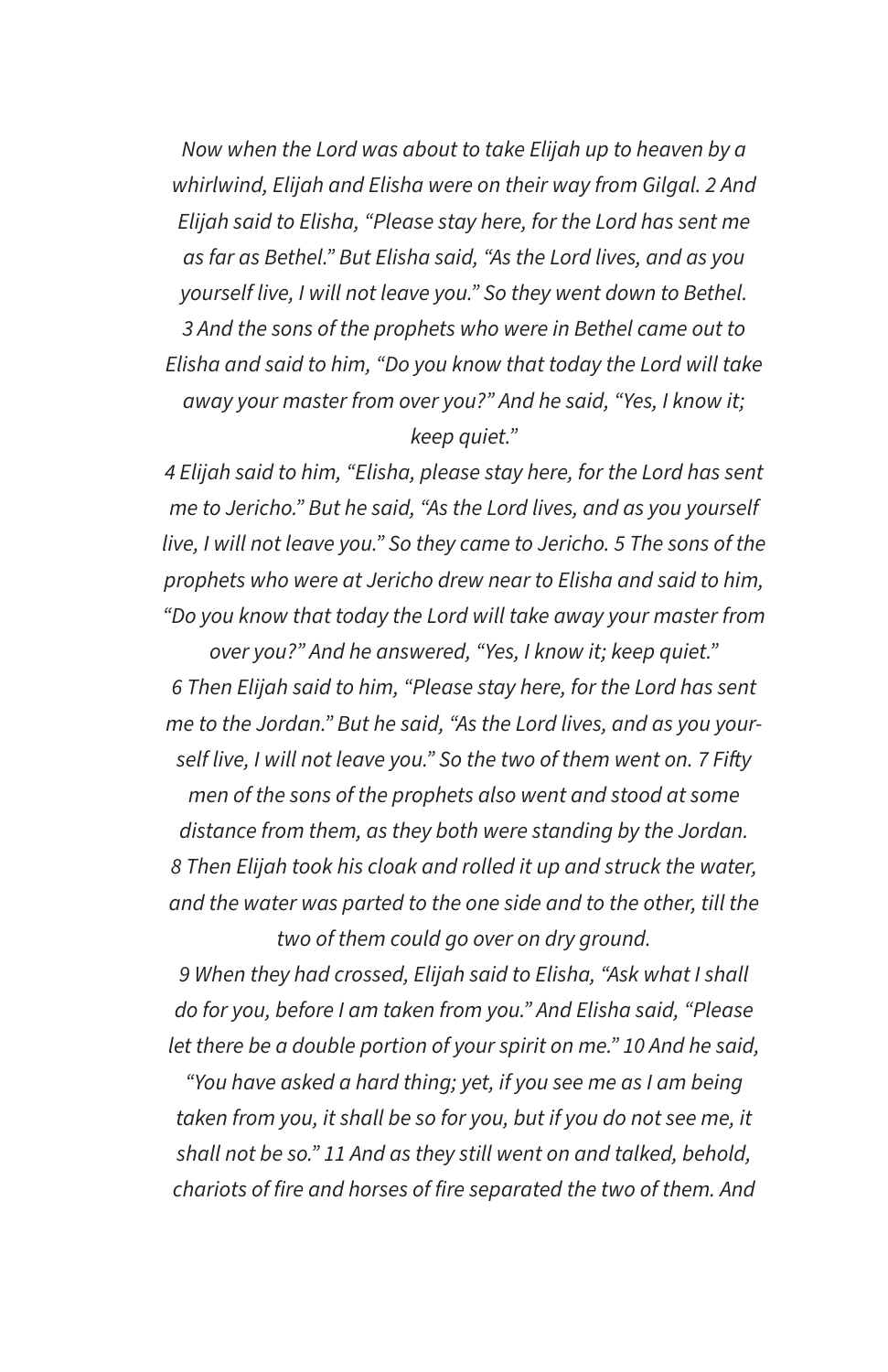*Elijah went up by a whirlwind into heaven. 12 And Elisha saw it and he cried, "My father, my father! The chariots of Israel and its horsemen!" And he saw him no more.* 

*Then he took hold of his own clothes and tore them in two pieces. 13 And he took up the cloak of Elijah that had fallen from him and went back and stood on the bank of the Jordan. 14 Then he took the cloak of Elijah that had fallen from him and struck the water, saying, "Where is the Lord, the God of Elijah?" And when he had struck the water, the water was parted to the one side and to the other, and Elisha went over.* 

*(2 kings 2:1-14 ESV)*

#### **Commentary**

In this study we have focused on the life and ministry of Elijah, and it seems he has been a lone voice crying out in opposition to the king and people going after other gods and in particular Baal. But after Elijah fled to the wilderness, and indeed Elijah complained to God that he alone was left, God told him that would not be so, and indeed gave him the assignment of calling his replacement; Elisha.

*19 So he departed from there and found Elisha the son of Shaphat, who was plowing with twelve yoke of oxen in front of him, and he was with the twelfth. Elijah passed by him and cast his cloak upon him. 20 And he left the oxen and ran after Elijah and said, "Let me kiss my father and my mother, and then I will follow you." And he said to him, "Go back again, for what have I done to you?" 21 And he returned from following him and took the yoke of oxen and sacrificed them and boiled their flesh* with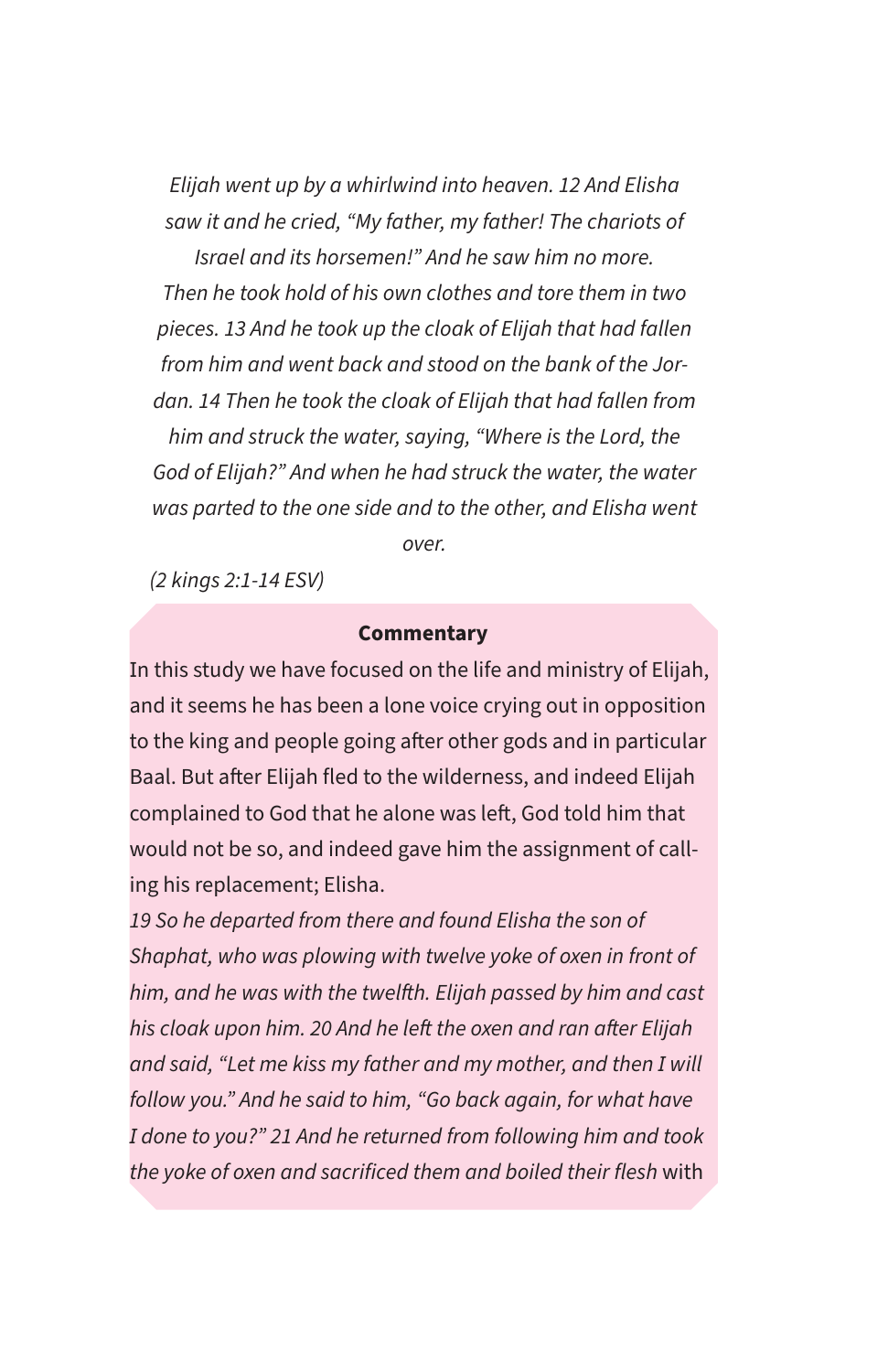

t*he yokes of the oxen and gave it to the people, and they ate. Then he arose and went after Elijah and assisted him.* 1 Kings 19:19–21 (ESV)

Elijah's call of Elisha to be his disciple is done in a very understated way, perhaps because Elijah wants to leave it to Elijah to truly follow him and God, and doesn't want to put any pressure on Elijah one way or the other. Elisha recognises Elijah's sign as a call to action and although asking for permission to say goodbye to his family takes a decisive action so there is nothing for him to go back to once he leaves.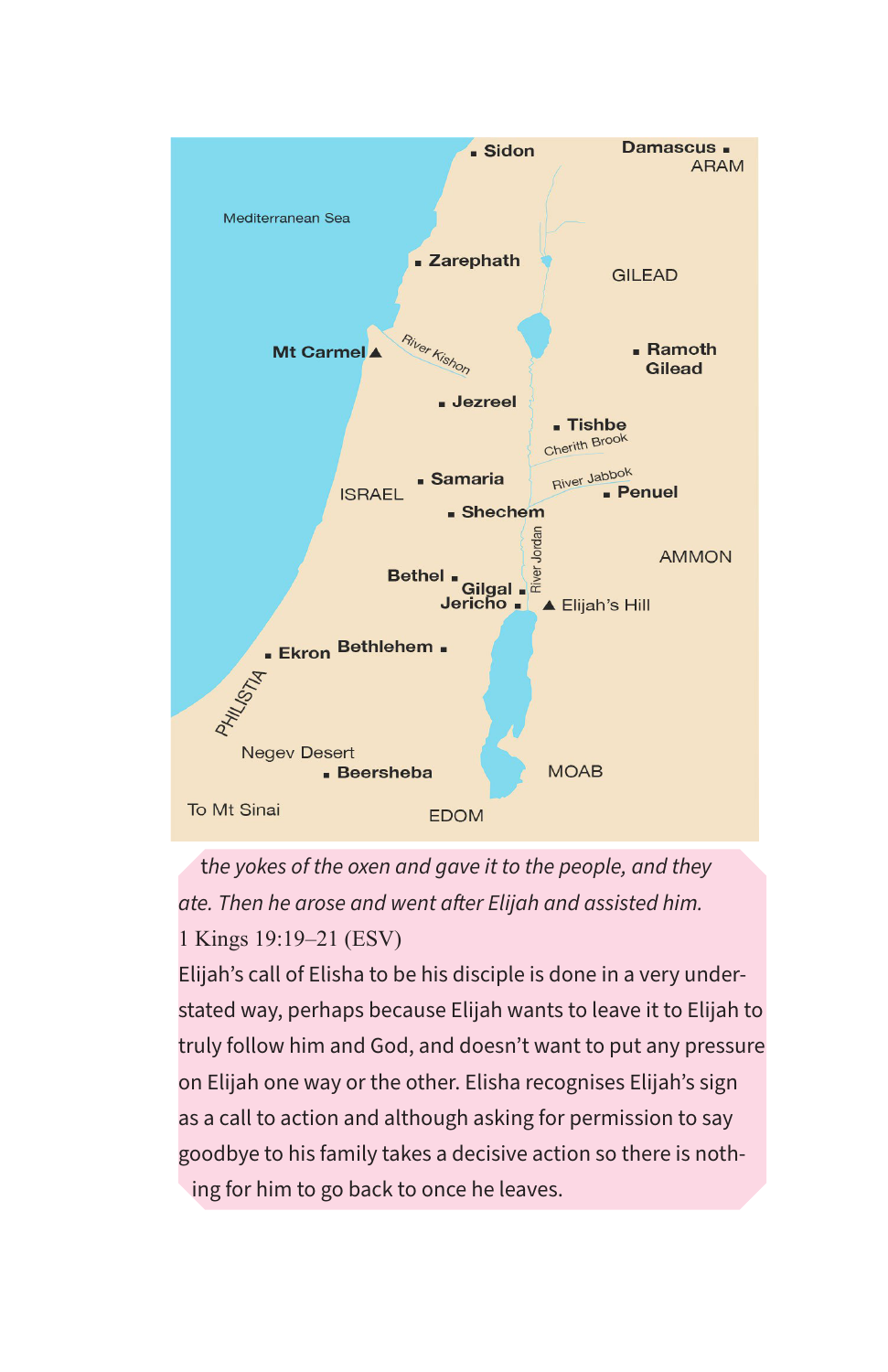We haven't heard mention of Elisha, but presumably he has been observing and taking in everything Elijah has done since then. But now Elijah is to be taken up to heaven, and he takes a zig zag farewell tour of the prophets. Since Elijah told God he was alone it seems things have changed! At each stopping off point Elijah urges Elisha to stay behind, but Elisha refuses. The prophets also remind Elisha of his upcoming loss, but Elisha tells them to be quiet, tell me something I don't already know! The route of Elijah and Elisha mirrors the route of the invasion of Canaan by Joshua, except it is done in reverse. Elijah and Elisha also mirror Moses and Joshua, except of course Moses never made into the Promised Land.

Elijah strikes the Jordan and just like with Joshua the waters part, and the Red Sea with Moses before him. They cross over observed by 50 prophets. Elijah asks Elisha if he has a request before he goes. Elisha does; to take over from Elijah. Elijah says he has asked for something hard, but nonetheless if he sees what happens it will be a sign his request has been granted. Fiery chariots separate the two and Elijah is carried off to heaven in a whirlwind, as Elisha expresses his sorrow and respect for Elijah. Picking up the falling cloak he walks back to the Jordan and asking where the God of Israel is, striking the water with the cloak the waters part and Elijah passes over. Not only had the cloak changed hands but Elisha has assumed the power and position of Elijah and he will now be the prophet in Israel.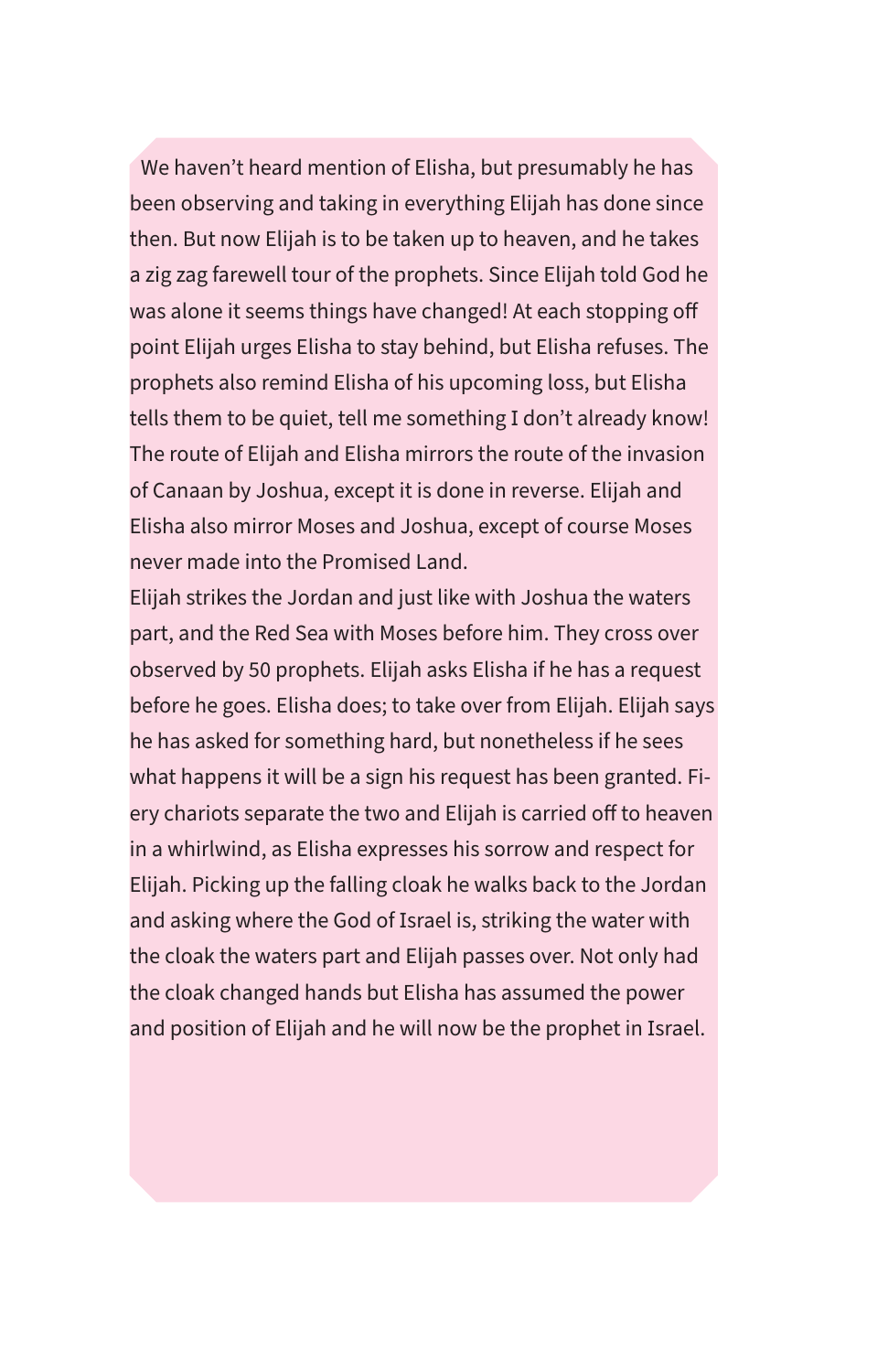## **Group Study**

 Start this week's group by reviewing your responses to last week's study, how you applied them during the week, what you discovered as you applied them. What were the successes and difficulties, and where adjustments will you need to make?

Share with the group briefly how you became a Christian and who God used in your life to make Himself known to you?

Who were the key disciplers of you?

Do you have anyone discipling you now? Why or why not?

Are you discipling anyone now? Why or why not?

What does the Lord look for when He calls someone?

#### **READ 1 Samuel 16:4-13**

If you are looking for someone to disciple what sort of qualities would you look for?

#### **READ The following verses**

*36 Thus Joseph, who was also called by the apostles Barnabas (which means son of encouragement), a Levite, a native of Cyprus, 37 sold a field that belonged to him and brought the money and laid it at the apostles' feet.* Acts 4:36–37 (ESV)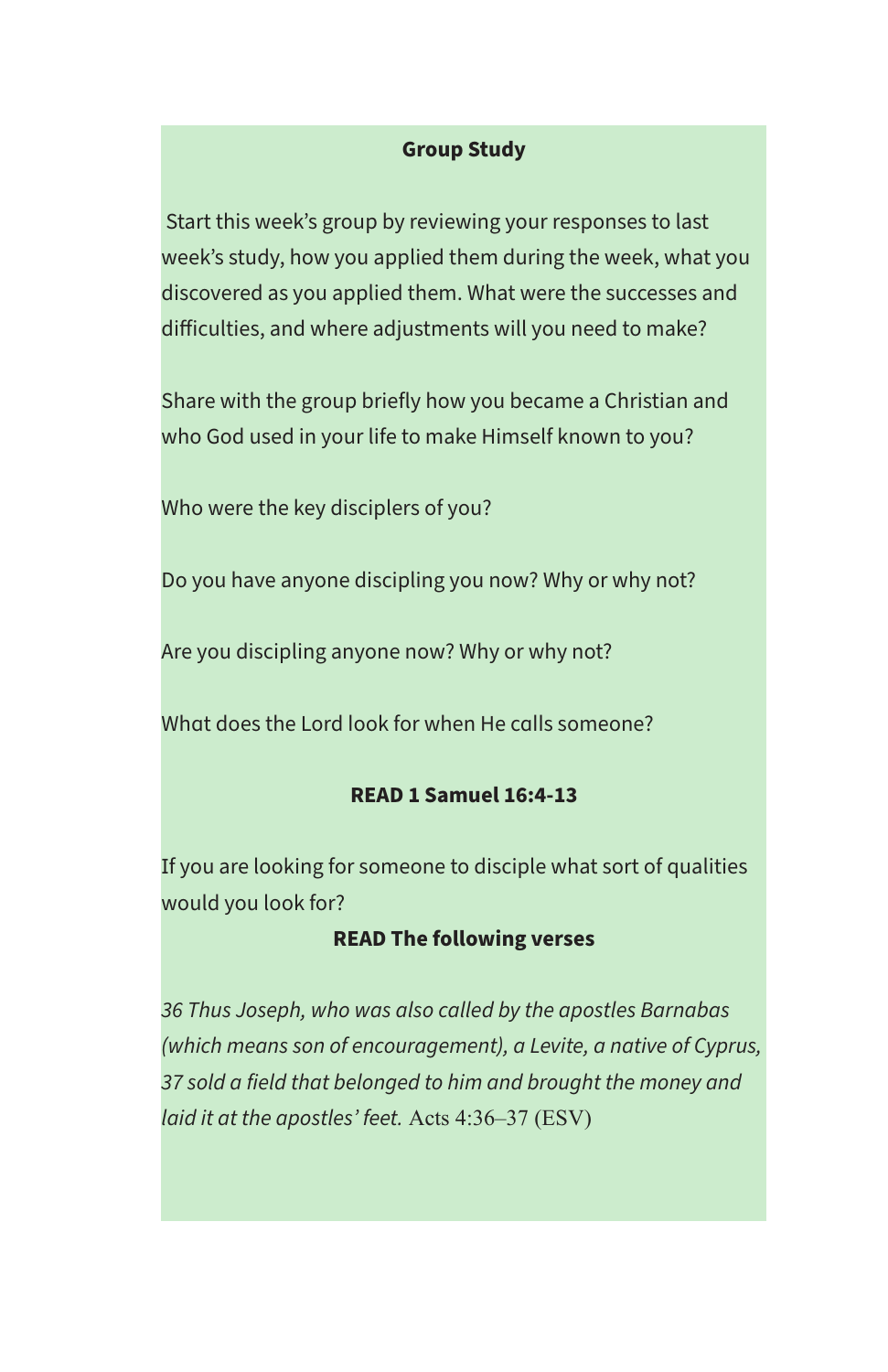#### BOOK AUTHOR

*25 So Barnabas went to Tarsus to look for Saul, 26 and when he had found him, he brought him to Antioch. For a whole year they met with the church and taught a great many people. And in Antioch the disciples were first called Christians.* Acts 11:25–26 (ESV)

*15 But some men came down from Judea and were teaching the brothers, "Unless you are circumcised according to the custom of Moses, you cannot be saved." 2 And after Paul and Barnabas had no small dissension and debate with them, Paul and Barnabas and some of the others were appointed to go up to Jerusalem to the apostles and the elders about this question*. Acts 15:1–2 (ESV)

*37 Now Barnabas wanted to take with them John called Mark. 38 But Paul thought best not to take with them one who had withdrawn from them in Pamphylia and had not gone with them to the work. 39 And there arose a sharp disagreement, so that they separated from each other. Barnabas took Mark with him and sailed away to Cyprus, Acts 15:37–39 (ESV)*

What should we look for in a discipler?

How and where can potential disciplers and disciples connect with one another?

What is one key thing both discipler and disciple will need to have with each other?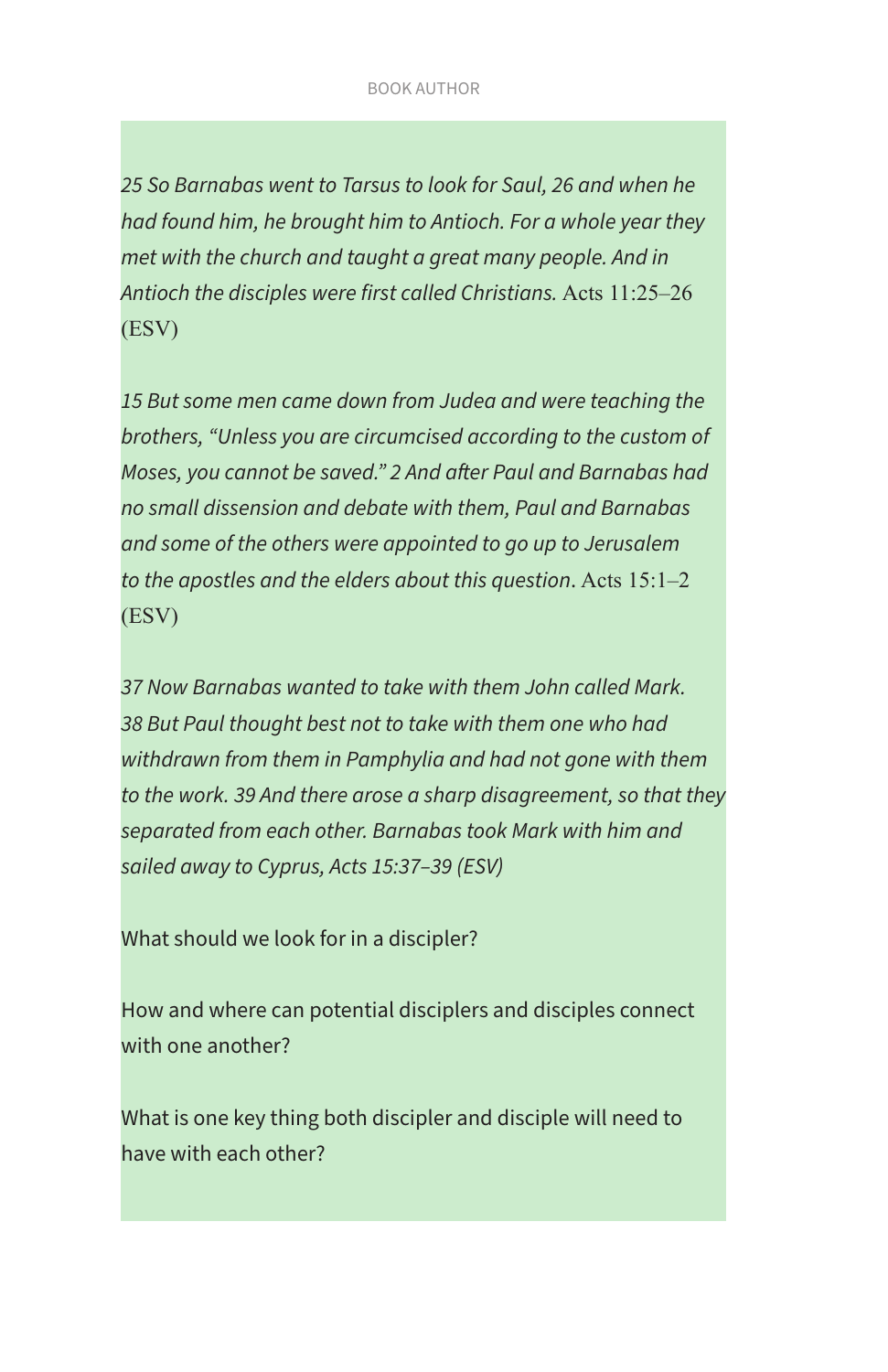When a group grows and becomes too large how willing are you to let it multiply even if that means losing some of your friends?

In the great sheme of the Bible and time, what is our role today?

Wrap up

Overall, as we conclude this series, how do you feel about livign on the edge?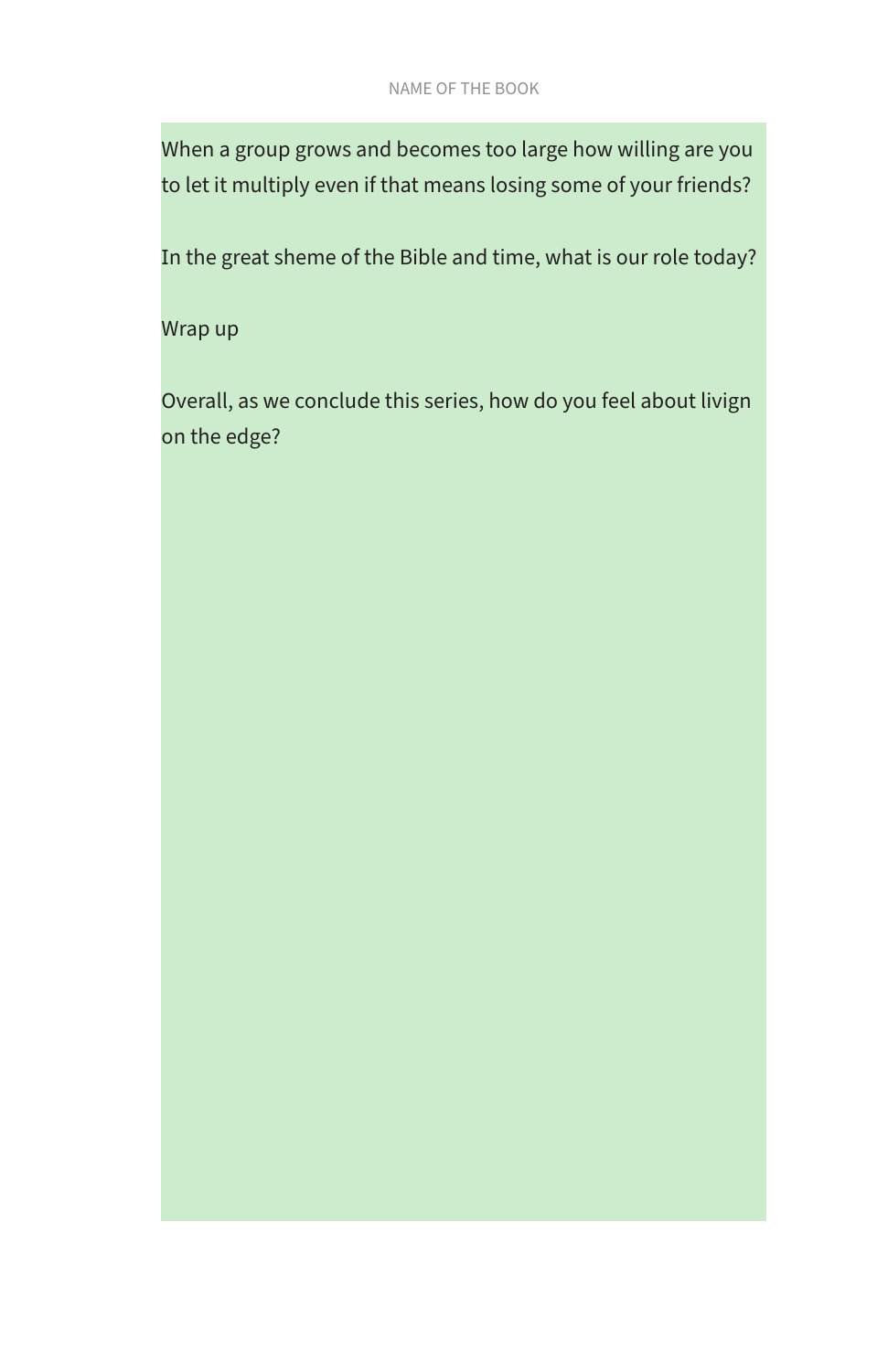## **Personal study**

While Elijah went out in a blaze of glory, God has revealed His glory to various people. Take a little time this week to reflect on God's glory

*15 Then Moses went up on the mountain, and the cloud covered the mountain. 16 The glory of the LORD dwelt on Mount Sinai, and the cloud covered it six days. And on the seventh day he called to Moses out of the midst of the cloud. 17 Now the appearance of the glory of the LORD was like a devouring fire on the top of the mountain in the sight of the people of Israel. 18 Moses entered the cloud and went up on the mountain. And Moses was on the mountain forty days and forty nights.* Exodus 24:15–18 (ESV)

| <b>Reflection</b> |
|-------------------|
|                   |
|                   |
|                   |
|                   |
|                   |
|                   |
|                   |
|                   |
|                   |
|                   |
|                   |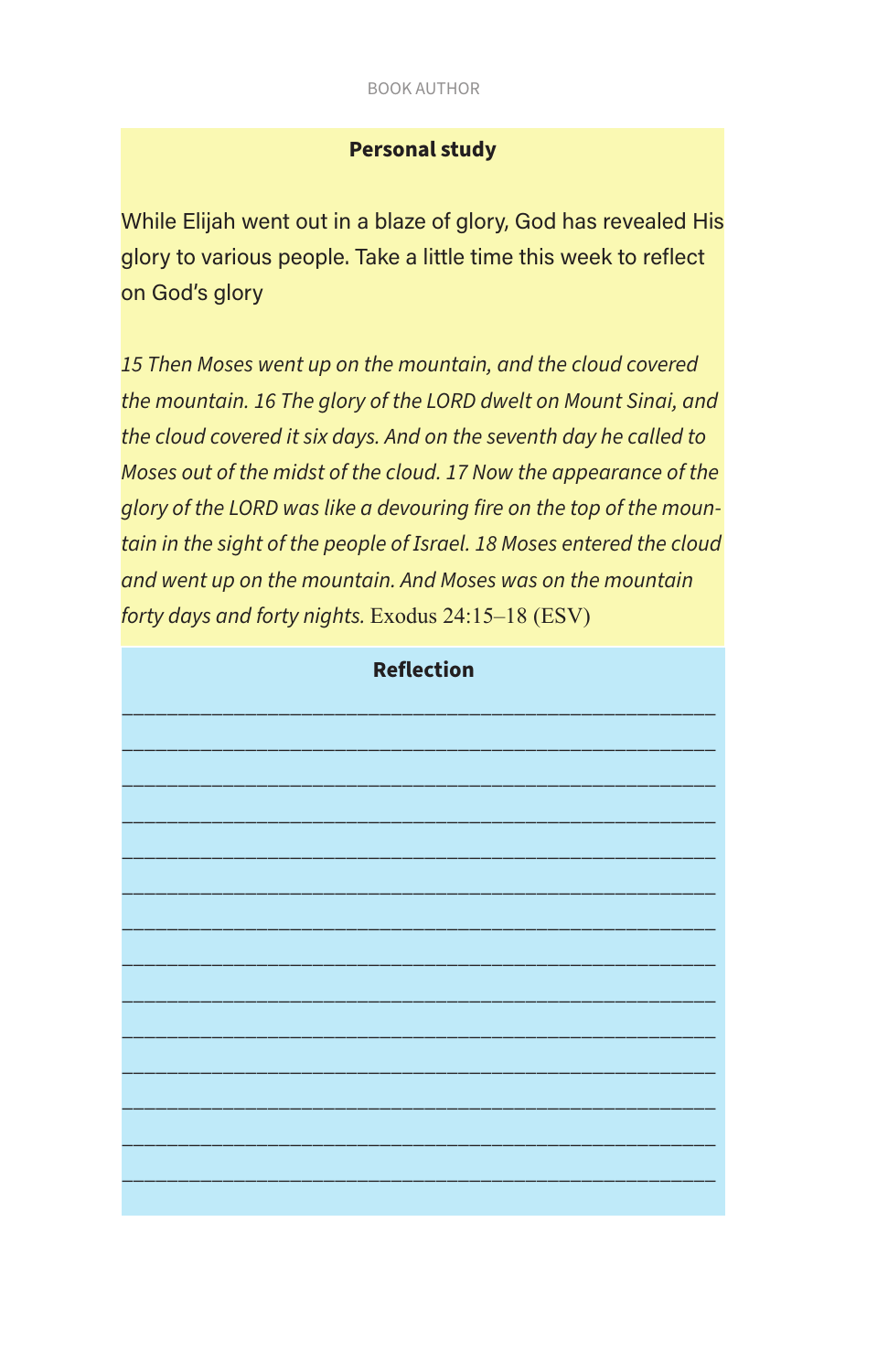*7 As soon as Solomon finished his prayer, fire came down from heaven and consumed the burnt offering and the sacrifices, and the glory of the LORD filled the temple. 2 And the priests could not enter the house of the LORD, because the glory of the LORD filled the LORD's house. 3 When all the people of Israel saw the fire come down and the glory of the LORD on the temple, they bowed down with their faces to the ground on the pavement and worshiped and gave thanks to the LORD, saying, "For he is good, for his steadfast love endures forever."* 2 Chronicles 7:1–3 (ESV)

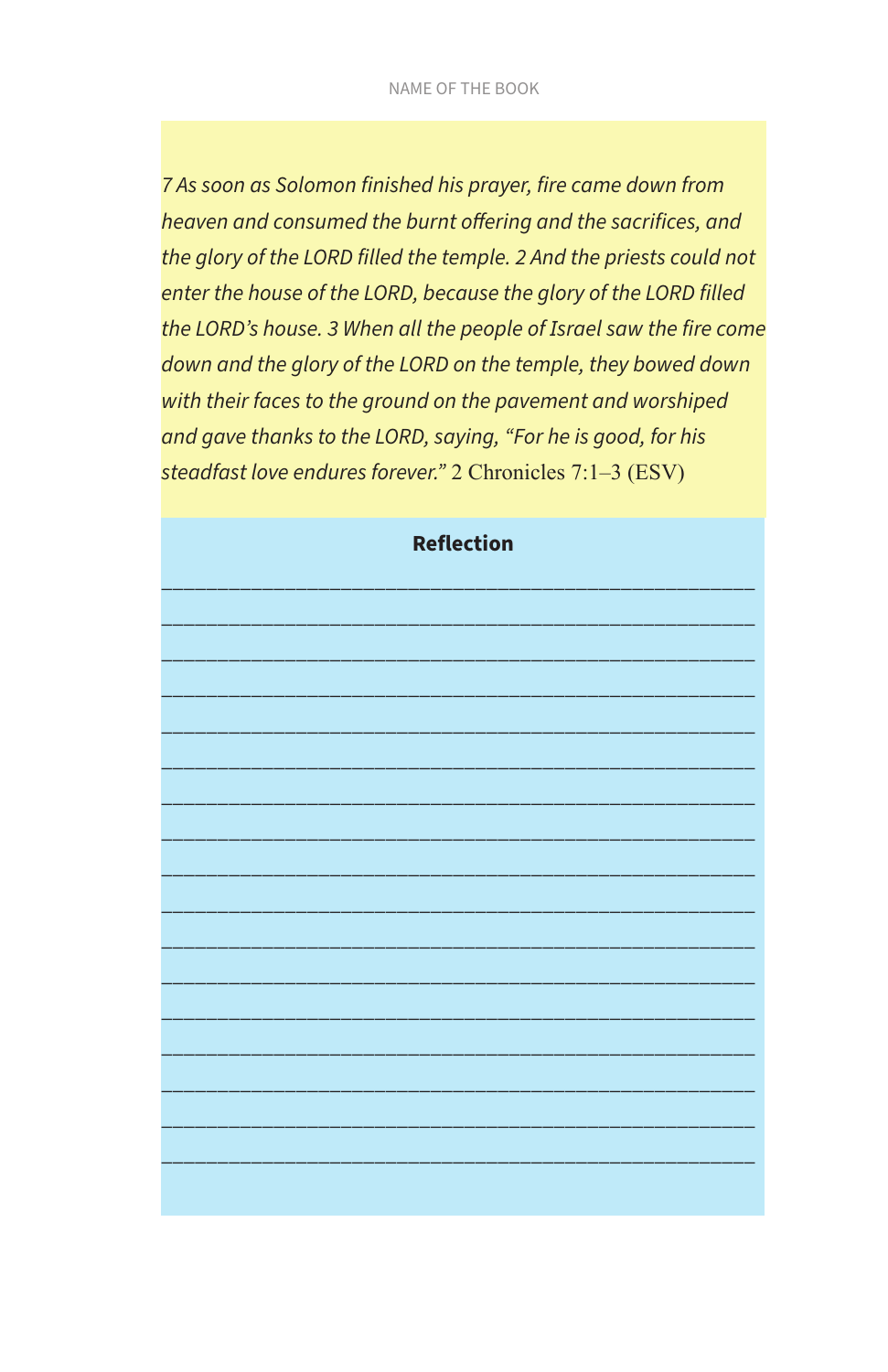#### BOOK AUTHOR

*In the year that King Uzziah died I saw the Lord sitting upon a throne, high and lifted up; and the train of his robe filled the temple. 2 Above him stood the seraphim. Each had six wings: with two he covered his face, and with two he covered his feet, and with two he flew. 3 And one called to another and said:* 

> *"Holy, holy, holy is the LORD of hosts; the whole earth is full of his glory!"*

*4 And the foundations of the thresholds shook at the voice of him who called, and the house was filled with smoke. 5 And I said: "Woe is me! For I am lost; for I am a man of unclean lips,*  and I dwell in the midst of a people of unclean lips; for my eyes have seen the King, the LORD of hosts!"

Isaiah 6:1-5 (ESV)

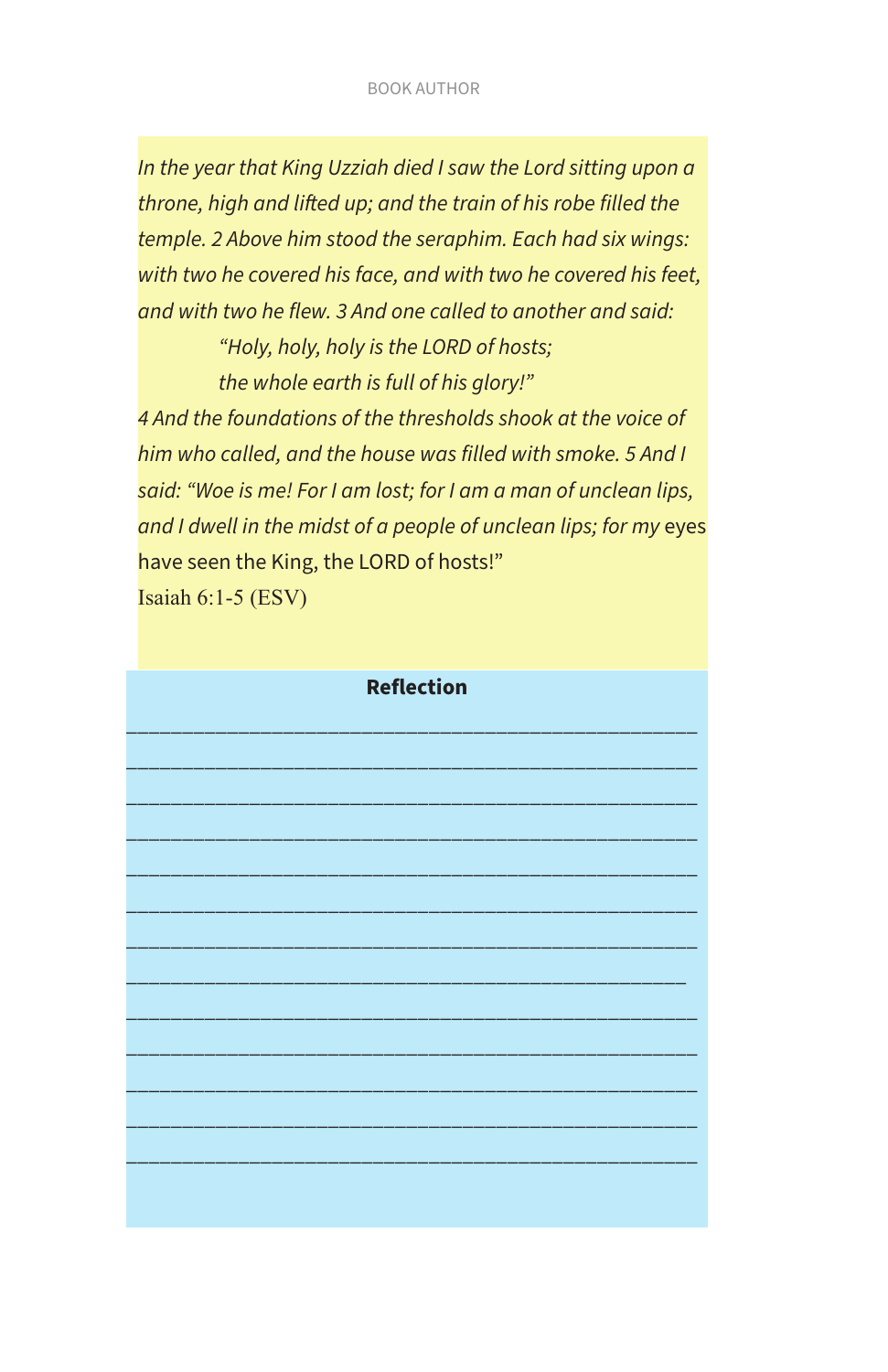*14 And the Word became flesh and dwelt among us, and we have seen his glory, glory as of the only Son from the Father, full of grace and truth. 15 (John bore witness about him, and cried out, "This was he of whom I said, 'He who comes after me ranks before me, because he was before me.' ") 16 For from his fullness we have all received, grace upon grace. 17 For the law was given through Moses; grace and truth came through Jesus Christ. 18 No one has ever seen God; the only God, who is at the Father's side, he has made him known.* John 1:14–18 (ESV)